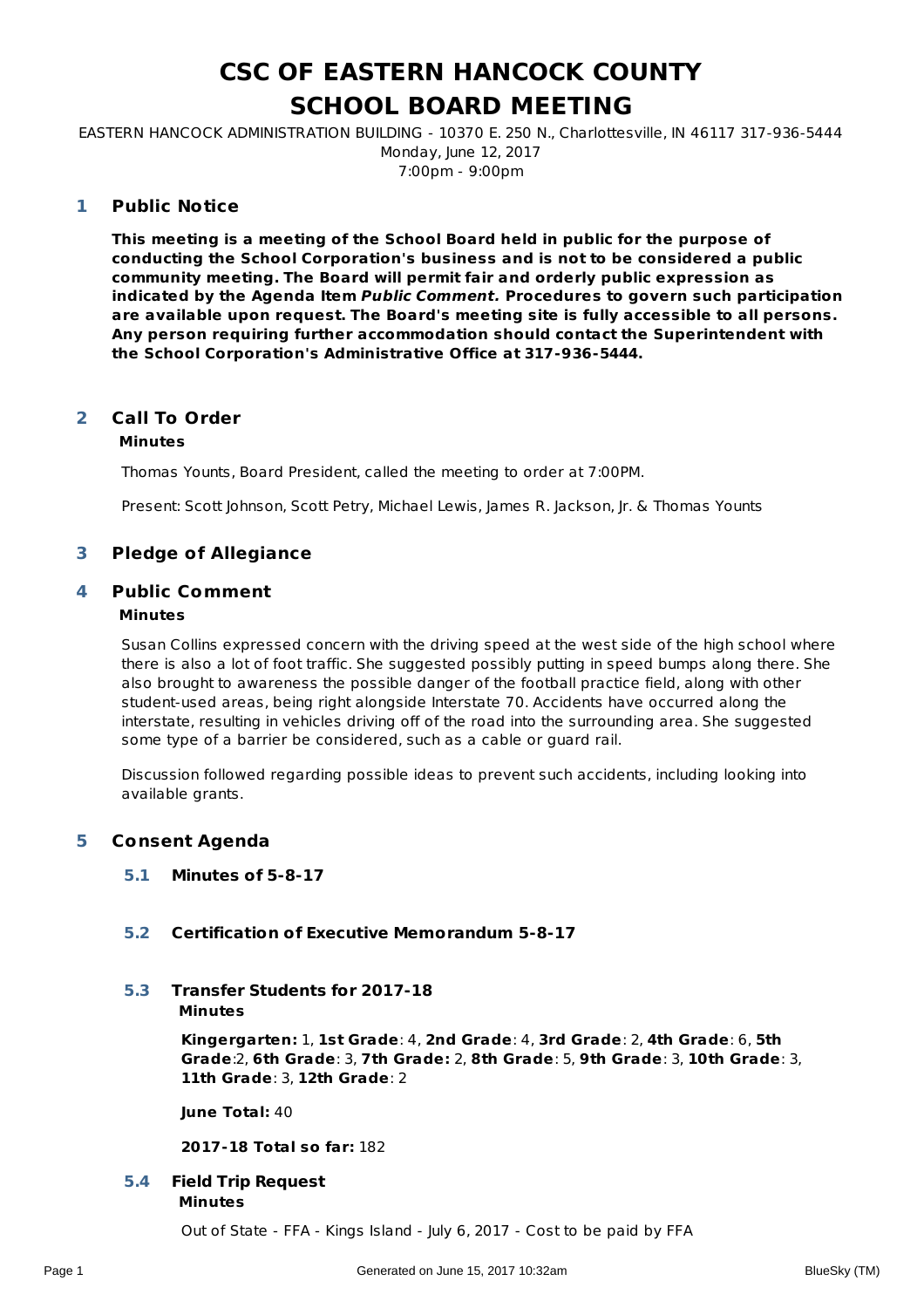Overnight - MS Boys Basketball - June 30-July 2, 2017 - Indiana Wesleyan

Overnight - HS Boys Basketball - July 14-16, 2017 - Indiana Wesleyan

#### **Minutes 5.5 Support Staff**

-Retirement – Jeanne Huntzinger – Permanent Substitute Teacher – Effective 5-25-17

-Resignation – Miki Burris – Bus Driver – Effective 5-26-17

-Resignation – Kayla Moreland – IA Elem – Effective 5-26-17

-Resignation – Jo Ann Turner – Part-time White Bus Driver for Deaf School – Effective 5-9- 17

-New Hire – Annamarie Floyd – Summer Tech Assist. -- \$7.25/hr – Effective 5-30-17 -- Replacing a temp. hire that changed his mind about working

-New Hire – Norman McKee – Substitute Bus Driver -- \$65/day – Effective 2017-18 school year

-New Hire – Chuck Spray – Behavioral Specialist for Special Ed -- \$44.58/hr – 2 days/wk – Effective 2017-18 school year

-New Hire – Kathi Wisehart – Substitute School Nurse -- \$100/day – Effective 2017-18 school year

-Termination – Ashley Brooks – MS IA – Effective 5-26-17

#### **Minutes 5.6 Certified Staff**

-Resignation – Corey Pasman – 3<sup>rd</sup> Grade Teacher – Effective 5-26-17

-New Hire – Lindsay Bailey – 2<sup>nd</sup> Grade Teacher – \$35,00 -- Effective 2017-18 school year –She will be replacing Corey Pasman, 3<sup>rd</sup> grade teacher. Due to numbers, we will now only need three 3<sup>rd</sup> grade classes, but will need four 2<sup>nd</sup> grade classes.

-New Hire – Kathy Clark – Director of Special Education – \$60/hr up to 825 hours – Effective July 1, 2017

-New Hire – Tracy Jadernak – Special Education Teacher -- \$37,683 – Effective 2017-18 school year -- Replacing Lori Wilkerson

### **5.7 ECA**

#### **Minutes**

-Mark Reger – Assistant HS Softball coach stipend

-Science Curriculum writing stipends (\$683 each course)

-Lindsey Shaw – 6<sup>th</sup> Grade Science (1 stipend)

-Cody Hibbert – 7<sup>th</sup> Grade Science & Environmental Science (2 stipends)

-Lauri Johnson – 8<sup>th</sup> Grade Science, Advanced Chemistry, AP Chemistry (3

stipends)

-Brandi Hinen – Biology, Anatomy & Physiology, AP Biology (3 stipends)

-Aaron Amos – Chemistry, Physics, AP Physics (3 stipends)

-Kari Brown – HS Spell Bowl stipend \$411

# **5.8 Claims**

**Minutes**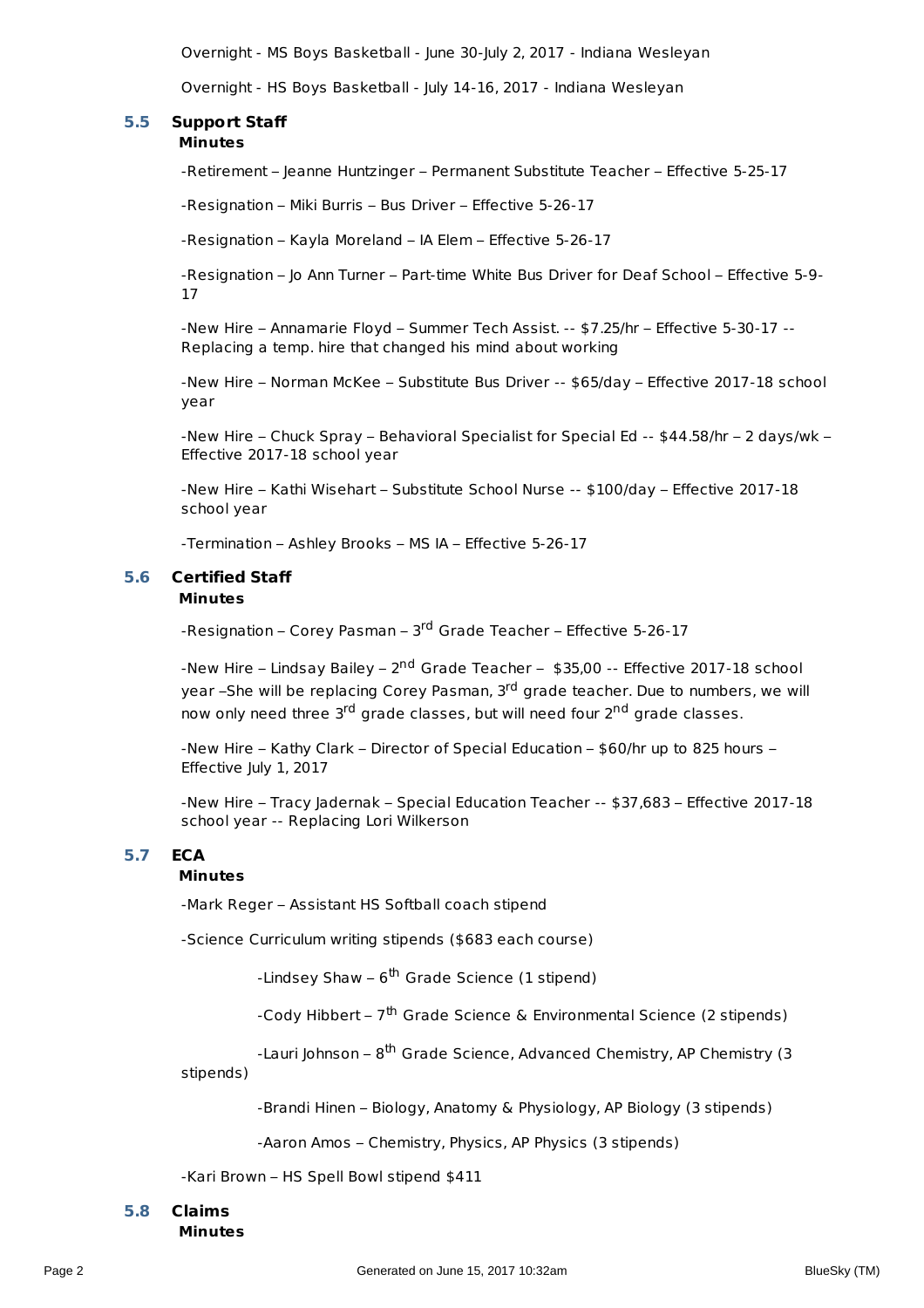Prewritten: \$68,631.33

Regular: \$170,898.12

Payroll: \$628,887.76

\$868,417.21

Mr. Jackson moved and Mr. Petry seconded a motion to approve the consent agenda as presented. Motion carried 5-0.

#### **Administrative Contracts 6**

### **Minutes**

Dr. McGuire asked that all Administrative Contracts be extended as is, with the exception of Lisa Truitt, MS/HS Assistant Principal. Lisa's contract will change from 220 days to 207 days with the adjusted salary to \$71,740.

Mr. Jackson moved and Mr. Johnson seconded a motion to approve to extend the Administrative Contracts through June 30, 2019 as well as to approve the contract change for Lisa Truitt. Motion carried 5-0.

#### **Discipline & Attendance Reports Minutes 7**

Amanda Pyle, Elementary Principal & Dave Pfaff, MS and HS Principal, presented the Discipline & Attendance Reports for the 2016-17 school year.

See attachments.

#### **Transfer Student Policy Change (NEOLA) Minutes 8**

Dr. McGuire recommended that we omit the portion of the current school policy for section #5111, under Transfer Students, section C2, which states that a transfer student will not be denied acceptance if he/she "is a member of a household in which any other member of the household is a student in the transferee school." She explained that there have been times when we may have room for a student in one grade, but accepting a sibling in another grade would put that particular grade over capacity.

She also suggested that we add a statement to the policy indicating that students who are not accepted during the random selection process be put on a waitlist for enrollment as capacity allows.

Mr. Petry moved and Mr. Jackson seconded a motion to approve the Transfer Student policy change. Motion carried 5-0.

#### **Dissolution of HMSES Agreement (Resolution and Exhibit A) Minutes 9**

The final agreement disolving the Hancock Madison Shelby Educational Services was presented.

Mr. Jackson moved and Mr. Johnson seconded a motion to approve the Resolution to Approve Dissolution Agreement for Hancock Madison Shelby Educational Services as well as to approve the Dissolution Agreement as stated in Exhibit A. Motion carried 5-0.

## **Agreement to Hire ProCare for Special Ed Purposes 10 Minutes**

Dr. McGuire presented a contract to hire ProCare to provide needed services, such as Occupational Therapists and Psychologists, to the Special Education program now moved to Eastern Hancock. Currently, Amber Hensley has been hired through ProCare as an Occupational Therapist for EH at \$75/day, 1.5 days/week.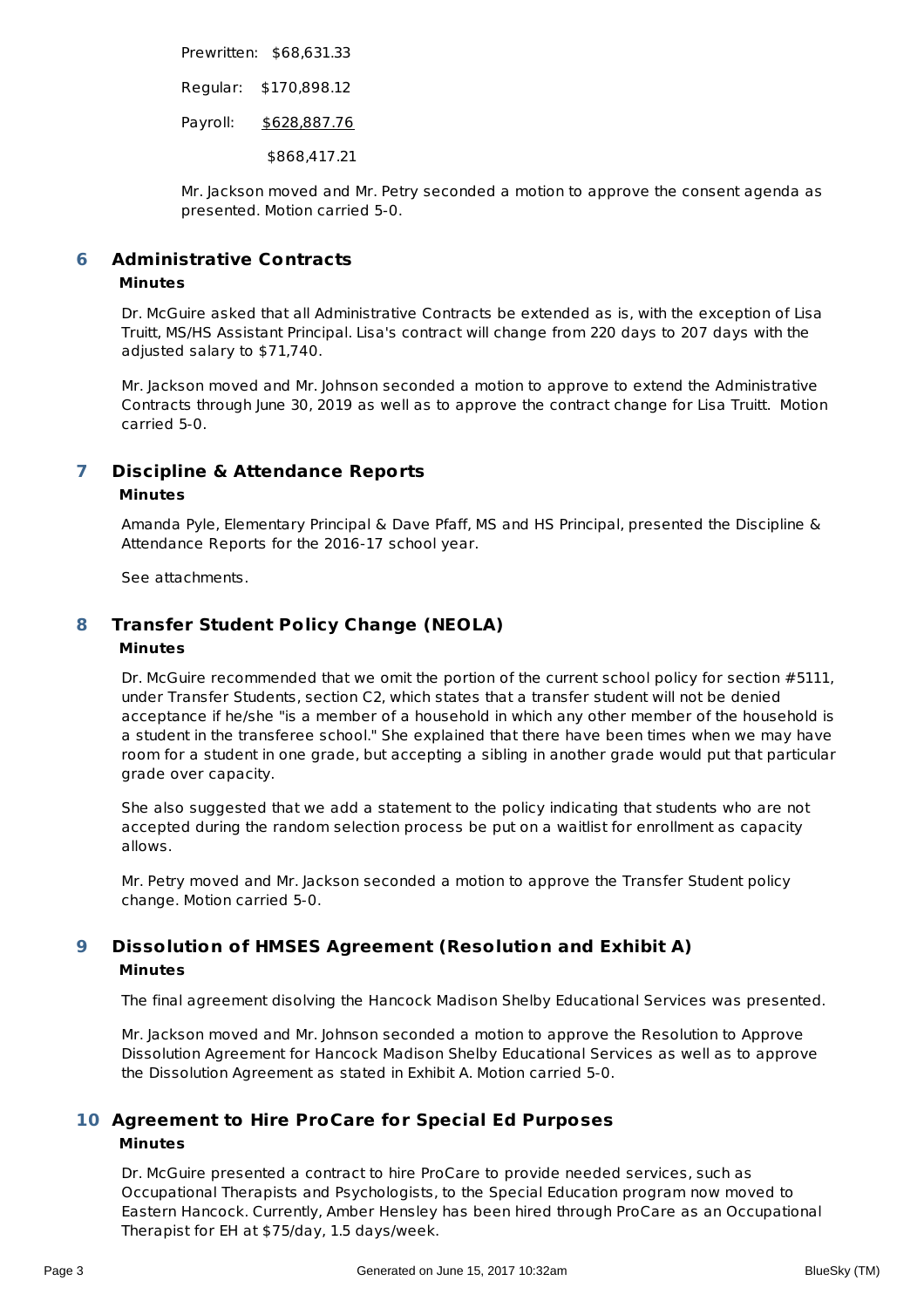Mr. Petry moved and Mr. Lewis seconded a motion to approve the hiring of ProCare for Special Education purposes. Motion carried 5-0.

## **Bank Account Signatory Change 11**

#### **Minutes**

Adam Kinder, Business Manager, recommended adding Jennifer Goble, new Human Resouces Director, to the list of bank accounts she would need access to and to remove Shelley Goe, former Human Resouces director, from the same list of bank accounts as well as all other bank accounts for which she was a signatory.

Mr. Petry moved and Mr. Jackson seconded a motion to approve to add Jennifer Goble as a signer to the listed bank accounts and to remove Shelley Goe from the listed bank accounts. Motion carried 5-0.

## **Rainy Day Fund 12**

#### **Minutes**

Adam Kinder, Business Manager, recommended to put the \$104,372.26 distributed to EH from the sale of the HMSES building at 1834 Fields Blvd. into the Rainy Day Fund.

Mr. Jackson moved and Mr. Lewis seconded a motion to approve the cash distribution of funds from the sale of the 1834 Fields Blvd. property to the Rainy Day Fund. Motion carried 5-0

# **Construction Management Stipend 13**

# **Minutes**

Dr. McGuire shared that the construction management stipend suggested by the Board will come from the General Fund originally, and then the General Fund will be reimbused from the construction bond/lease agreement at US Bank. This stipend will be for the Director of Facilities and the Business Manager who have gone above and beyond their normal duties to take care of much of the construction management and renovations on the buildings. Mr. Petry explained how these two men have already saved the school over \$300,000 on these projects. Mr. Younts expressed the Board's thanks to Adam Kinder and Chris Wilson for all of their hard work.

See attached e-mail and phone correspondance with legal counsel Kristin McClellan and Ryan Preston from State Board of Accounts that were presented to the Board.

Mr. Jackson moved and Mr. Lewis seconded a motion to approve a stipend of \$12,000 each for Adam Kinder, Business Manager and Chris Wilson, Facilities Director, to be received on the last pay date in June 2017, followed by a \$6,000 stipend for each to be received on the last pay date of January 2018 and another \$6,000 stipend for each to be received on the last pay date of July 2018. These stipends are for the extra duties, above and beyond their normal job duties, performed in renovation and construction management of the Eastern Hancock School Corporation. The 2018 stipends will be awarded under the conditions that the extra duties they perform continue in a satisfactory manner under the superintendent's supervision and that Adam Kinder and Chris Wilson are still full-time employees for Eastern Hancock Schools on the abovementioned dates of receipt of stipends. Motion carried 5-0.

### **Sub Teacher Pay Rates 14 Minutes**

Jennifer Goble, Human Resources Director, did research showing the substitute pay rates for area school systems. It was suggested to increase sub pay at EH to \$70/day for non-certified subs and to \$75/day for certified.

We do not have trouble getting sub teachers early in the year, but later in the year we do. This may help that situation.

Mr. Johnson moved and Mr. Lewis seconded a motion to approve the new substitute teacher pay rates. Motion carried 5-0.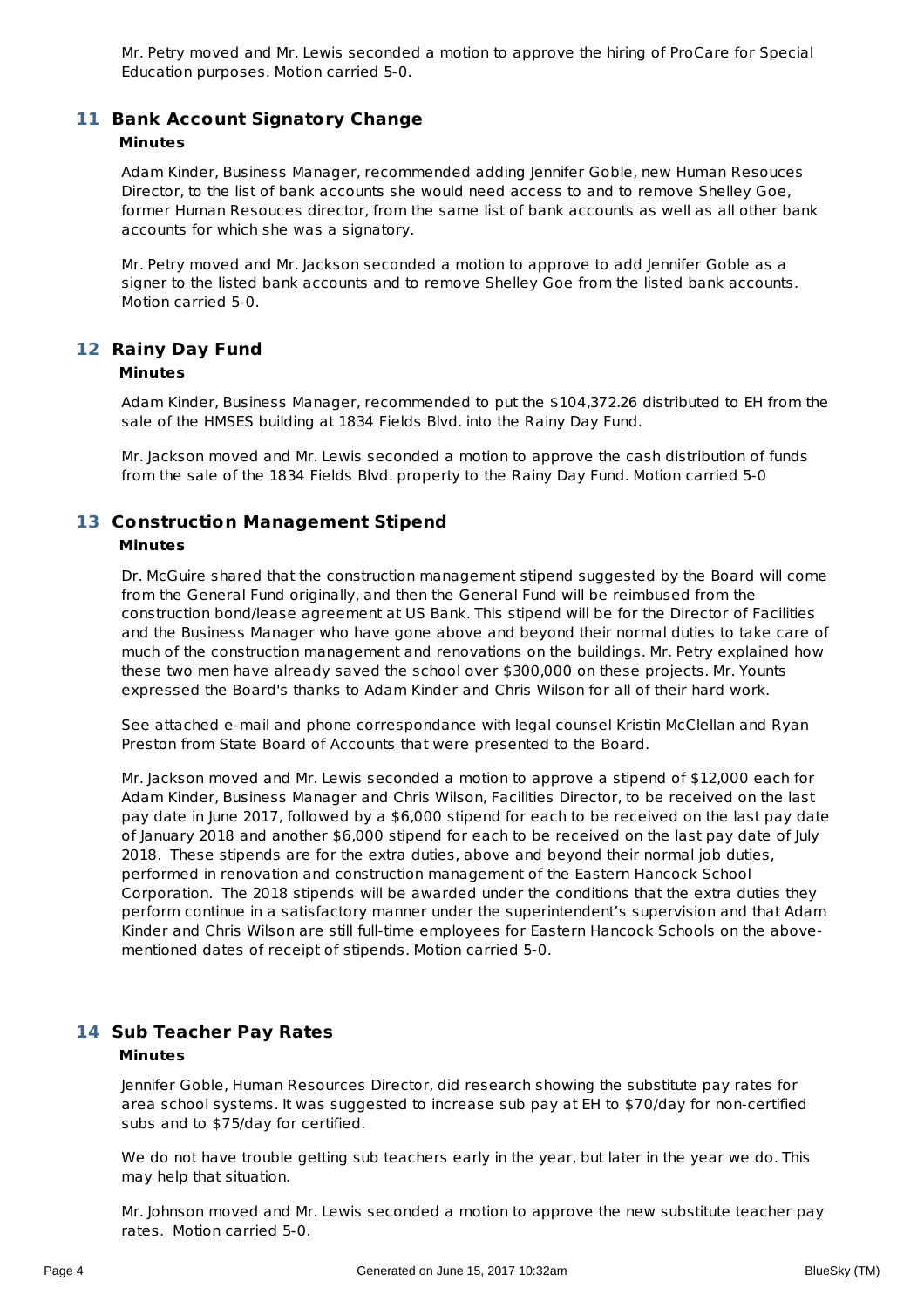### **Technology Update Proposals 15 Minutes**

Trisha Armstrong, Director of Technology, acquired three quotes for updating our internet and school network as well as improve some outdated equipment. Trisha recommends Network Solutions at \$62,253.48 for the upgrade because their quote is all-inclusive, including labor.

Mr. Petry moved and Mr. Jackson seconded a motion to approve Network Solutions to upgrade our school computer network and needed equipment. Motion carried 5-0.

### **Bid Approval for Waste Water Treatment Plant 16 Minutes**

Commonwealth Engineers Inc. recommended that we use We Do Tanks, with a bid of \$317,165.00, for the waste water treatment plant improvements.

Mr. Petry moved and Mr. Lewis seconded a motion to approve We Do Tanks for the waste water treatment plant. Motion carried 5-0.

# **Bid Approval for Parking Lot Lighting Project 17**

#### **Minutes**

Chris Wilson, Facilities Director, recommended Custer Electric, with a base bid of \$289,000.00, to complete the parking lot lighting project. The projected completion date is the end of August.

Mr. Petry moved and Mr. Jackson seconded a motion to approve Custer Electric for the parking lot lighting project. Motion carried 5-0.

#### **Around the Table for Positive Comments 18 Minutes**

Mr. Petry expressed his approval of how nicely the bathroom construction is going. Mr. Younts requested a tour of the construction projects at an upcoming meeting.

Mr. Lewis mentioned seeing several of the ongoing projects and how exciting it is to see so many of the plans coming to fruition.

Mr. Jackson congratulated the admistrators on a successful graduation with 100% of the seniors graduating this year. (105 of 105)

Mr. Johnson mentioned how impressed he was with EH high school band at graduation. He said it was one of the best here he has heard since the 1980's and that we need to keep that going. He would like band director Mr. Buckalew to know how much he is appreciated.

### **Informational 19**

#### **Minutes**

The date for graduation was discussed, comparing it with other schools as well as sporting and other events during that time. It was decided to leave the date as is right now (the second Saturday after graduation) for 2018, but to reconsider it for the 2018-19 school year.

Dr. McGuire reminded the Board it is time for her mid-year evaluation. It was decided to hold this in August.

There will need to be a lottery drawing for Transfer Students at the July board meeting.

A work session is needed to review and finalize bus driver pay rates.

A new school website is in the process of being designed and implemented.

The Special Education teachers will be approved in July after Dr. McGuire meets with each teacher transferring from HMSES to EH.

The future purchase of a trailer for transporting was discussed. It could be used for lawnmower and equipment maintenance as well as transporting equipment for band and sports. Chris Wilson Page 5 Generated on June 15, 2017 10:32am BlueSky (TM)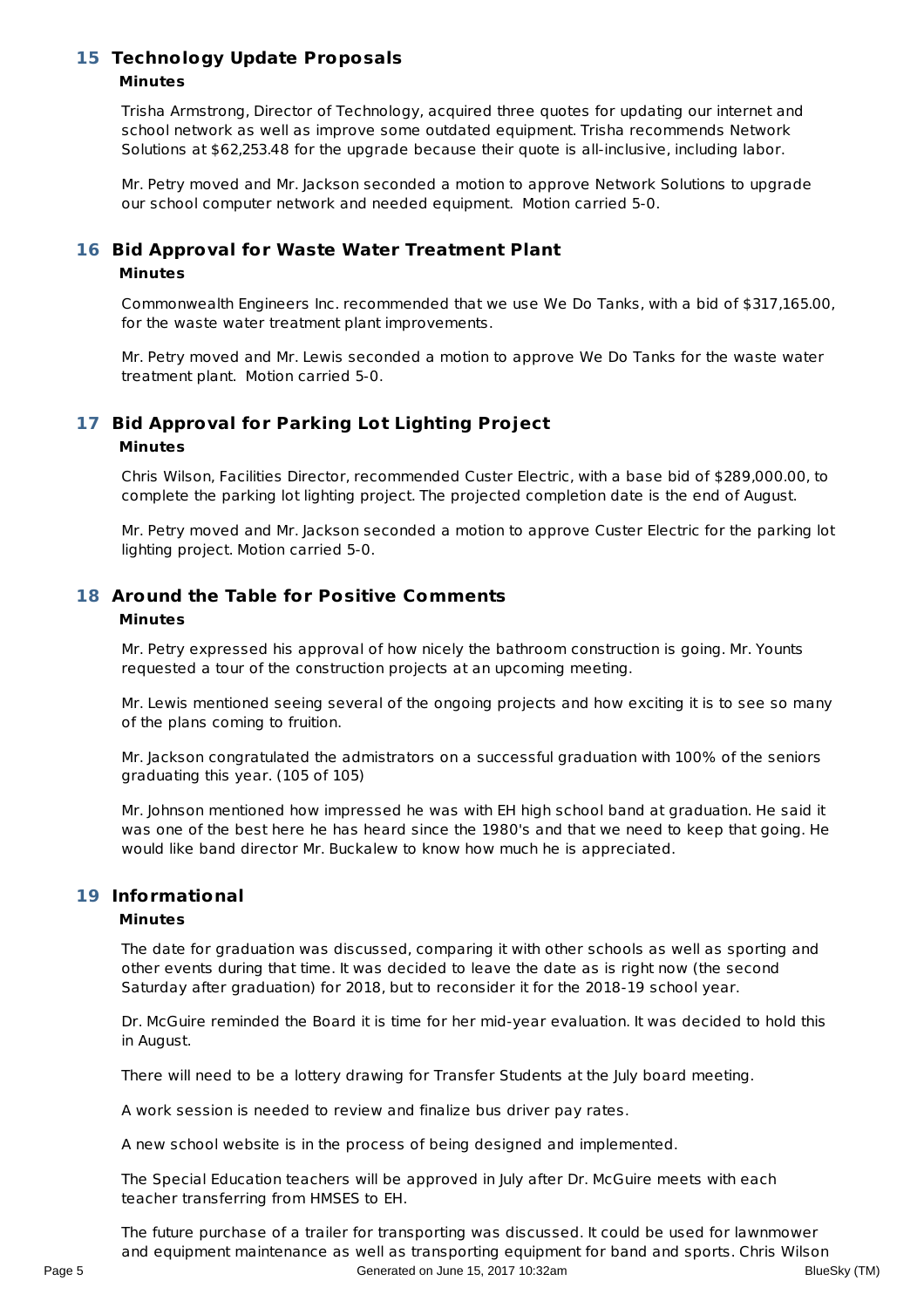was asked to research and come back to the Board with findings.

# **Adjournment 20**

## **Minutes**

Mr. Jackson moved and Mr. Johnson seconded a motion to adjourn the meeting. Motion carred 5-0. Meeting ended at 8:16pm.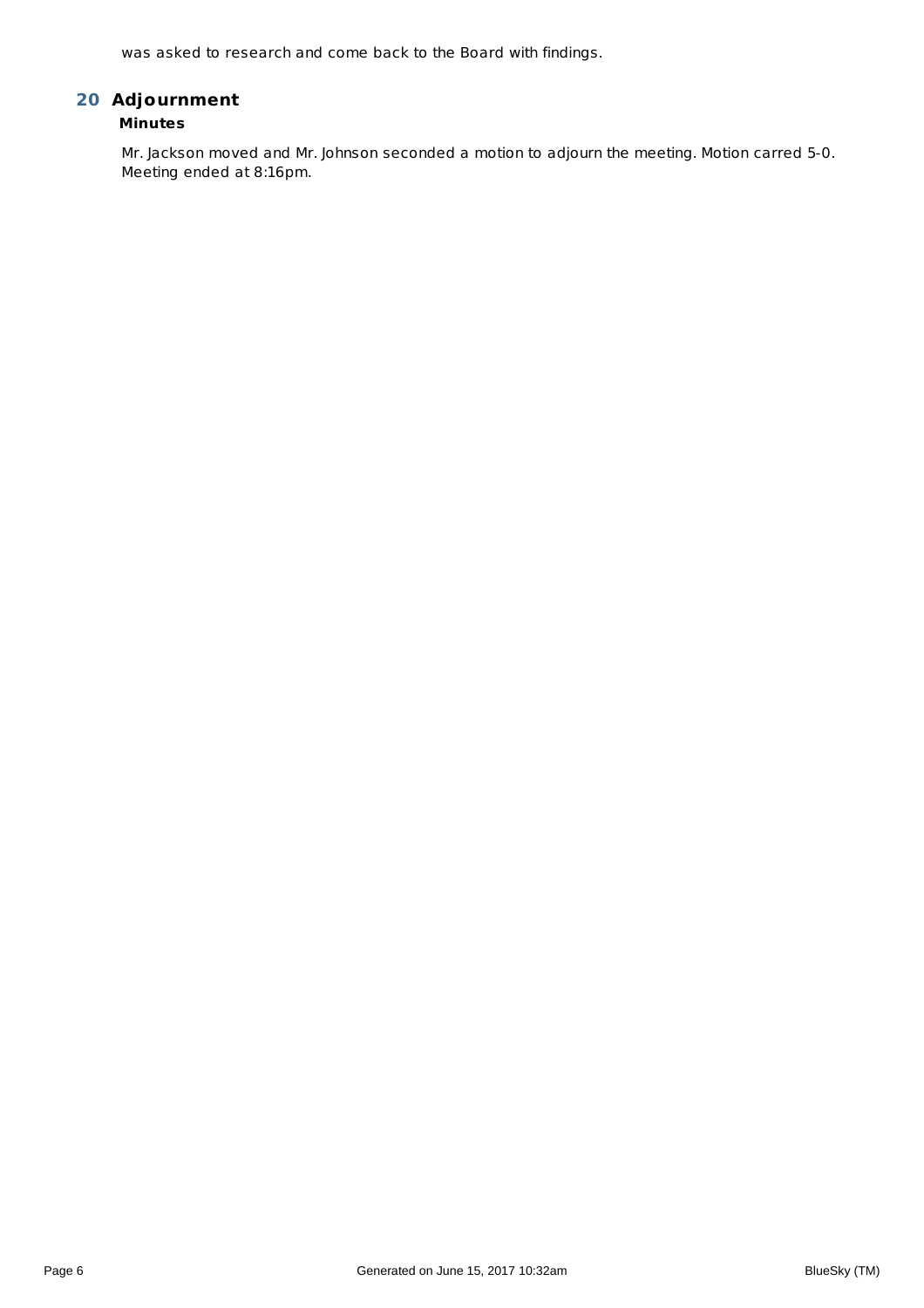| <b>EH Elementary School 2016-17 Infraction Report</b>                                             |                     |                  |                |                  |
|---------------------------------------------------------------------------------------------------|---------------------|------------------|----------------|------------------|
| <b>Disciplinary Infractions</b>                                                                   | $16 - 17$           | $15 - 16$        | $14 - 15$      | $13 - 14$        |
| <b>Battery</b>                                                                                    | 1                   | 3                | 3              | N/A              |
| <b>Behavior Infraction Limit</b>                                                                  | $\overline{1}$      | $\mathbf{0}$     | 8              | N/A              |
| <b>Biting</b>                                                                                     | $\boldsymbol{0}$    | $\overline{2}$   |                |                  |
| <b>Bus Misconduct</b>                                                                             | 91                  | 29               | 68             | 11               |
| <b>Chronic Minor Infractions</b>                                                                  | 7                   | 5                | 6              | 14               |
| <b>Class Disruption</b>                                                                           | 7                   | 10               | 19             | N/A              |
| Damage of Property/Vandalism                                                                      | $\overline{1}$      | 3                | 5              | 6                |
| Defiance                                                                                          | 27                  | 31               | 40             | 31               |
| <b>Disorderly Conduct</b>                                                                         | 17                  | 15               | 17             | 6                |
| Disrespect to Staff                                                                               | 15                  | 22               | 12             | 21               |
| Disrespect to Students                                                                            | 28                  | 17               | 13             | 32               |
| Failure to Complete Academic Tasks                                                                | 10                  | $\mathbf{1}$     | 16             | $\overline{2}$   |
| Failure to Honor Reasonable Request                                                               | 13                  | $\overline{4}$   | 11             | N/A              |
| Fighting                                                                                          | 12                  | 10               | 18             | $\mathbf{1}$     |
| Habitual Offender                                                                                 | 8                   | $\boldsymbol{0}$ | 2              | N/A              |
| Harassment                                                                                        | $\mathbf{0}$        | $\overline{2}$   | 6              | N/A              |
| Horseplay                                                                                         | $\overline{4}$      | 3                | 3              | 16               |
| <b>Inappropriate Devices</b>                                                                      | $\overline{1}$      | $\overline{1}$   | 6              | $\mathbf{1}$     |
| Inappropriate Language                                                                            | 32                  | 21               | 33             | 28               |
| Intimidation                                                                                      | 2                   | 5                | 3              | 3                |
| Inappropriate Use of Technology                                                                   | 6                   | $\boldsymbol{0}$ | $\overline{2}$ | $\boldsymbol{0}$ |
| Lying/ Cheating                                                                                   | 8                   | $\overline{1}$   | 3              | $\mathbf{1}$     |
| Leave Area Without Permission                                                                     | $\overline{5}$      | $\overline{4}$   | $\overline{7}$ | $\overline{5}$   |
| Late to School                                                                                    | 7                   | n/a              | 8              | 62               |
| Major Misconduct                                                                                  | $\overline{1}$      | $\mathbf 1$      | $\mathbf{1}$   | N/A              |
| Noncompliance                                                                                     | 11                  | 9                | 21             | 52               |
| <b>Other</b>                                                                                      | $\boldsymbol{0}$    | $\boldsymbol{0}$ | $\blacksquare$ | 3                |
| Out of Area                                                                                       | 7                   | $\boldsymbol{0}$ | $\overline{2}$ | N/A              |
| <b>Physical Assault</b>                                                                           | $\overline{a}$<br>∠ | 19               | 22             | $\boldsymbol{0}$ |
| Physical Bullying                                                                                 | $\overline{2}$      | 3                | $\overline{4}$ | $\overline{7}$   |
| <b>Sexual Harassment</b>                                                                          | $\boldsymbol{0}$    | $\boldsymbol{0}$ | $\mathbf{1}$   | $\overline{2}$   |
| Slapping, Hitting, Pushing                                                                        | 17                  | 40               | 88             | 72               |
| Stealing                                                                                          | 23                  | 17               | 10             | 8                |
| Threats to Others                                                                                 | 17                  | 16               | 10             | 7                |
| Verbal Aggression                                                                                 | $\boldsymbol{0}$    | $\boldsymbol{0}$ |                | 3                |
| Verbal Bullying                                                                                   | $\overline{2}$      | 3                | 3              | 6                |
| Weapons                                                                                           | $\theta$            | $\overline{2}$   | $\theta$       | $\mathbf{1}$     |
| <b>TOTAL</b><br>(Includes Classroom w/o Office Assigned<br>Discipline Starting 16-17 School Year) | 385                 | 299              | 471            | 401              |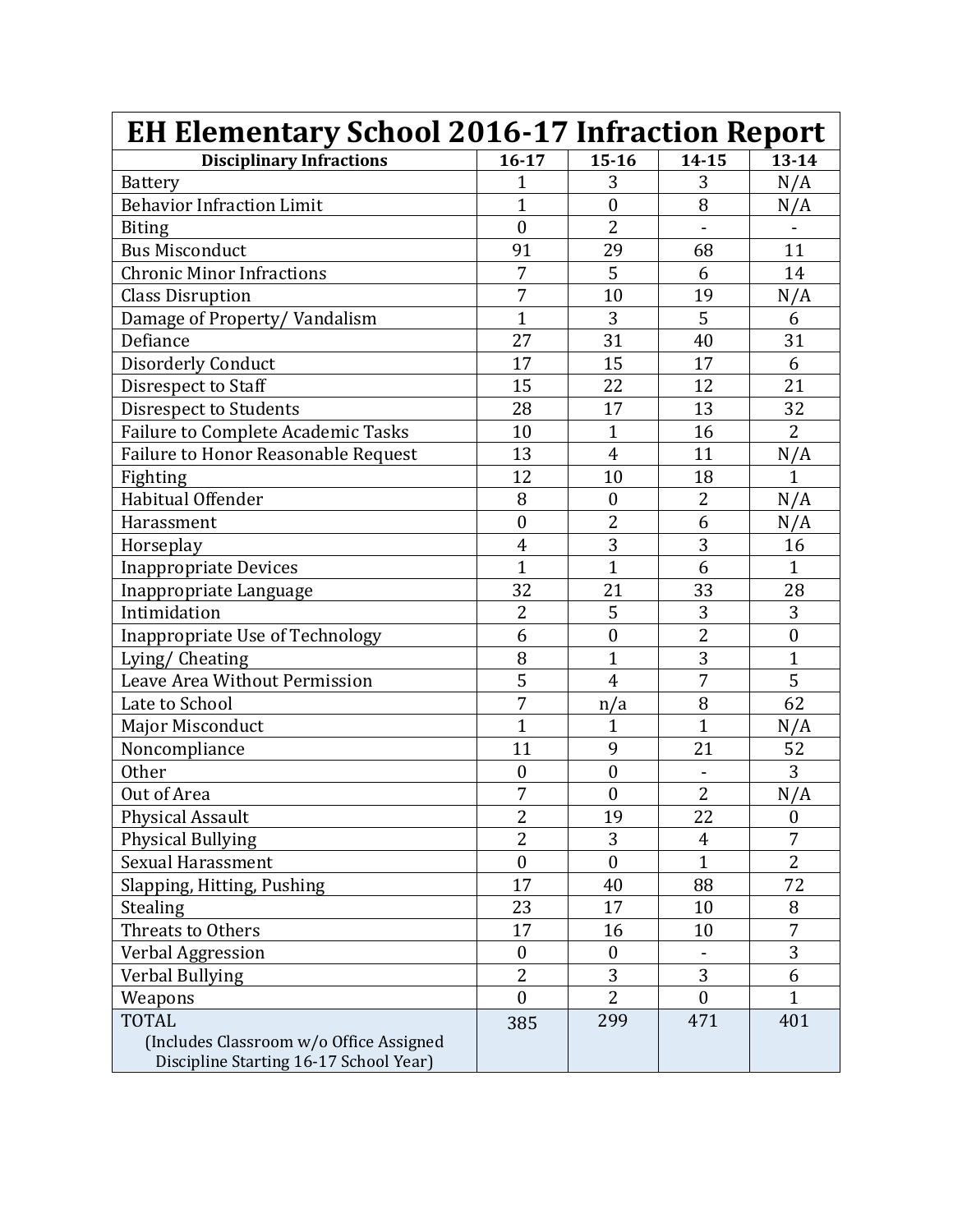| <b>EH Elementary School 2016-17 Infraction Report</b> |                  |           |           |                |  |
|-------------------------------------------------------|------------------|-----------|-----------|----------------|--|
| <b>Discipline Action</b>                              | $16 - 17$        | $15 - 16$ | $14 - 15$ | $13 - 14$      |  |
| Conference with Principal                             | 23               | 20        | 31        | 35             |  |
| Follow Individual Behavior Plan                       | 21               | 72        | 73        | 65             |  |
| In School Suspension                                  | 35               | 9         | 10        | 8              |  |
| Loss of Bus Privileges                                | 7                | 9         | 10        | $\overline{4}$ |  |
| Loss of Recess                                        | 81               | 98        | 138       | 111            |  |
| Loss of Specials                                      | 7                | 6         | 14        | 22             |  |
| <b>Lunch Detention</b>                                | 32               | 34        | 28        | 16             |  |
| No Action                                             | $\Omega$         | 3         |           |                |  |
| Out of School Suspension                              | 2                | 11        | 18        | 4              |  |
| Parent Contacted By Administrator                     | 1                | 3         | 4         | 29             |  |
| Thursday Night School                                 | 6                | 11        | 26        | 11             |  |
| Time Out in Office                                    | 33               | 23        | 49        | 54             |  |
| Verbal Warning                                        | $\boldsymbol{0}$ | 0         | $\theta$  | 12             |  |
| Work Completed in Office                              | $\theta$         | 1         | 1         | $\Omega$       |  |
| <b>TOTAL</b>                                          | 248              | 300       | 402       | 371            |  |
| (Office Assigned Discipline ONLY                      |                  |           |           |                |  |
| Starting 16-17 School Year)                           |                  |           |           |                |  |

# Summary/Notes

- 1. Decrease from 15-16 (-52 referrals)
	- a. Addition of ISS being at EH. This was a huge deterrent for kids. Students that were never assigned was still aware of the program and did not want to be assigned. Students did NOT get attention from numerous people by being in the office like previous year.
	- b. Students at Alternative School instead of general education.
	- c. Sensory breaks were proactive instead of retroactive (still time consuming but with a better outcome). Goal is to reintegrate child so learning occurs.
	- d. More positive behavior plans (proactive).
	- e. Teachers were trained to handle initial/minor behavior in the classroom before it needed to become an office referral.
- 2. Bus misconduct increased dramatically. I think this is partially because we had turnover and new drivers throughout the year. Conversation will be had with bus garage on how to combat this concern. 91/385 infractions = 23.6%
- 3. Breakdown of Student Infractions
	- a. 8 kids had more than 10 referrals (classroom and office)
	- b. 9 kids had between 5 and 9 referrals (classroom and office)
	- c. 17 kids had 184 of the 385 infractions (classroom and office referrals) = 47.79%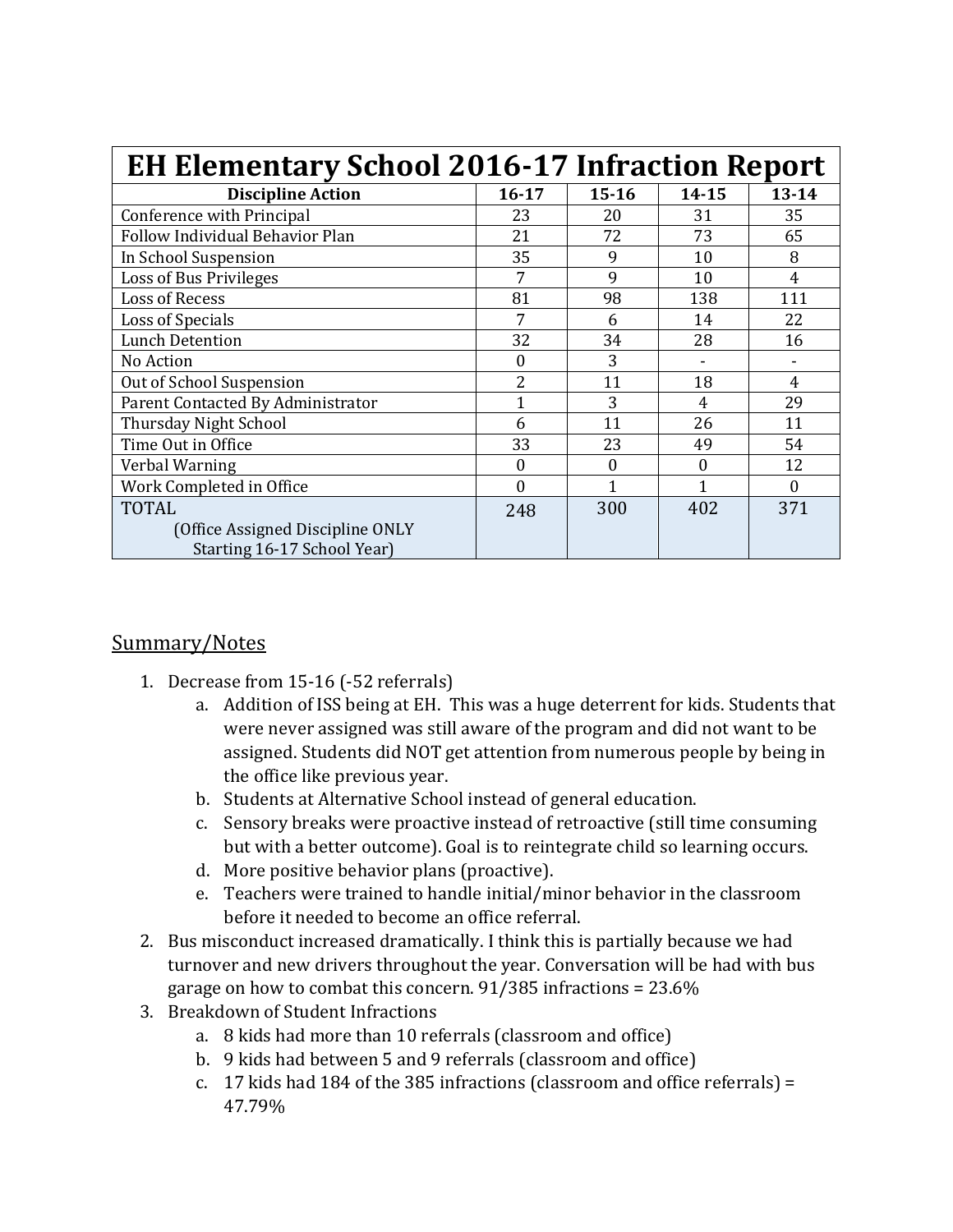| <b>Disciplinary Infractions</b>             | 2016-1 | 2015-1            | 2014-1                  | 2013-1                   |
|---------------------------------------------|--------|-------------------|-------------------------|--------------------------|
|                                             | 7      | 6                 | 5                       | 4                        |
| Abusive/ Vulgar Language                    | 10/9   | 8/23              | 47                      | 32                       |
| <b>Attendance Policy Limit</b>              | 26/6   | 27/7              | 19                      | $\overline{\phantom{a}}$ |
| <b>Attendance Warning</b>                   | 79/24  | 53/24             | 27                      | $\overline{a}$           |
| <b>Battery</b>                              | 5/7    | 1/15              | 11                      | 8                        |
| <b>Bullying-Cyber</b>                       | 0/1    | 0/1               | $\mathbf{1}$            | $\overline{4}$           |
| <b>Bullying - Physical</b>                  | 1/0    | 0/1               | $\overline{0}$          | $\overline{O}$           |
| <b>Bullying - Verbal</b>                    | 0/3    | 1/1               | 6                       | 8                        |
| <b>Bus Misconduct</b>                       | 6/17   | 9/19              | 26                      | 36                       |
| Cheating                                    | 3/20   | 16/6              | 23                      | 22                       |
| <b>Chronic Minor Infractions</b>            | 2/2    | 1/8               | 10                      | $\overline{7}$           |
| <b>Class Disruption</b>                     | 10/73  | 7/47              | 92                      | 136                      |
| <b>Cell Phone</b>                           | 26/38  | 13/31             | 57                      | 76                       |
| Damage of Property/Vandalism                | 4/2    | 1/4               | 10                      | 9                        |
| <b>Dress Code</b>                           | $5/14$ | 2/4               | 19                      | 16                       |
| Defiance                                    | 2/8    | 4/9               | 5                       | 10                       |
| <b>Drugs</b>                                | 2/0    | 0/0               | $\overline{4}$          | 3                        |
| <b>Driving Violation</b>                    | 4/0    | 0/0               | $\overline{2}$          | $\overline{3}$           |
| <b>Disrespect to Staff</b>                  | $6/42$ | 18/20             | 32                      | 67                       |
| <b>Disrespect to Students</b>               | 9/31   | 16/40             | 49                      | 70                       |
| Failure to Complete Academic Tasks          | 79/47  | 46/65             | 188                     | 296                      |
| Failure to Comply with a Reasonable Request | 10/37  | 26/69             | 136                     | 255                      |
| <b>Fighting</b>                             | 2/0    | 2/3               | $\overline{7}$          | 10                       |
| <b>Harassment/ Threats</b>                  | 3/6    | 2/18              | 18                      | 20                       |
| <b>Hallway Disruption</b>                   | 1/2    | 0/3               | $\mathbf{1}$            | $\overline{2}$           |
| Horseplay                                   | 3/30   | $\overline{1/25}$ | 43                      | 64                       |
| <b>Inappropriate Devices</b>                | 4/0    | 0/5               | $\mathbf{1}$            | 5                        |
| Intimidation                                | 1/0    | 1/1               | $\overline{\mathbf{3}}$ | $\overline{\mathbf{4}}$  |
| <b>Inappropriate Use of Technology</b>      | 10/13  | $2/10$            | 10                      | 34                       |
| Lying/ Cheating                             | 1/4    | 1/5               | $\overline{7}$          | 22                       |
| Late to School                              | 164/7  | 74/20             | 134                     | 96                       |
| <b>Major Misconduct</b>                     | 6/6    | 7/4               | 5                       | 5                        |
| <b>Minor Misconduct</b>                     | 0/19   | 1/31              | 8                       | 8                        |
| <b>Out of Area</b>                          | 30/6   | 13/17             | 28                      | 70                       |
| <b>Public Displays of Affection</b>         | 0/3    | 0/0               | $\overline{2}$          | 8                        |
| Plagiarism                                  | 2/6    | 3/8               | 12                      | $\blacksquare$           |
| Possession of Paraphernalia                 | 1/0    | 0/0               | 3                       | ÷                        |
| <b>Skipped Class</b>                        | 10/0   | 15/1              | 11                      | 12                       |
| <b>Skipped Detention Study Hall</b>         | 32/3   | 28/2              | 51                      | 52                       |
| <b>Skipped Friday Night School</b>          | 12/0   | 9/5               | 18                      | $\mathbf{1}$             |

# 2016-17 Infraction Report HS/MS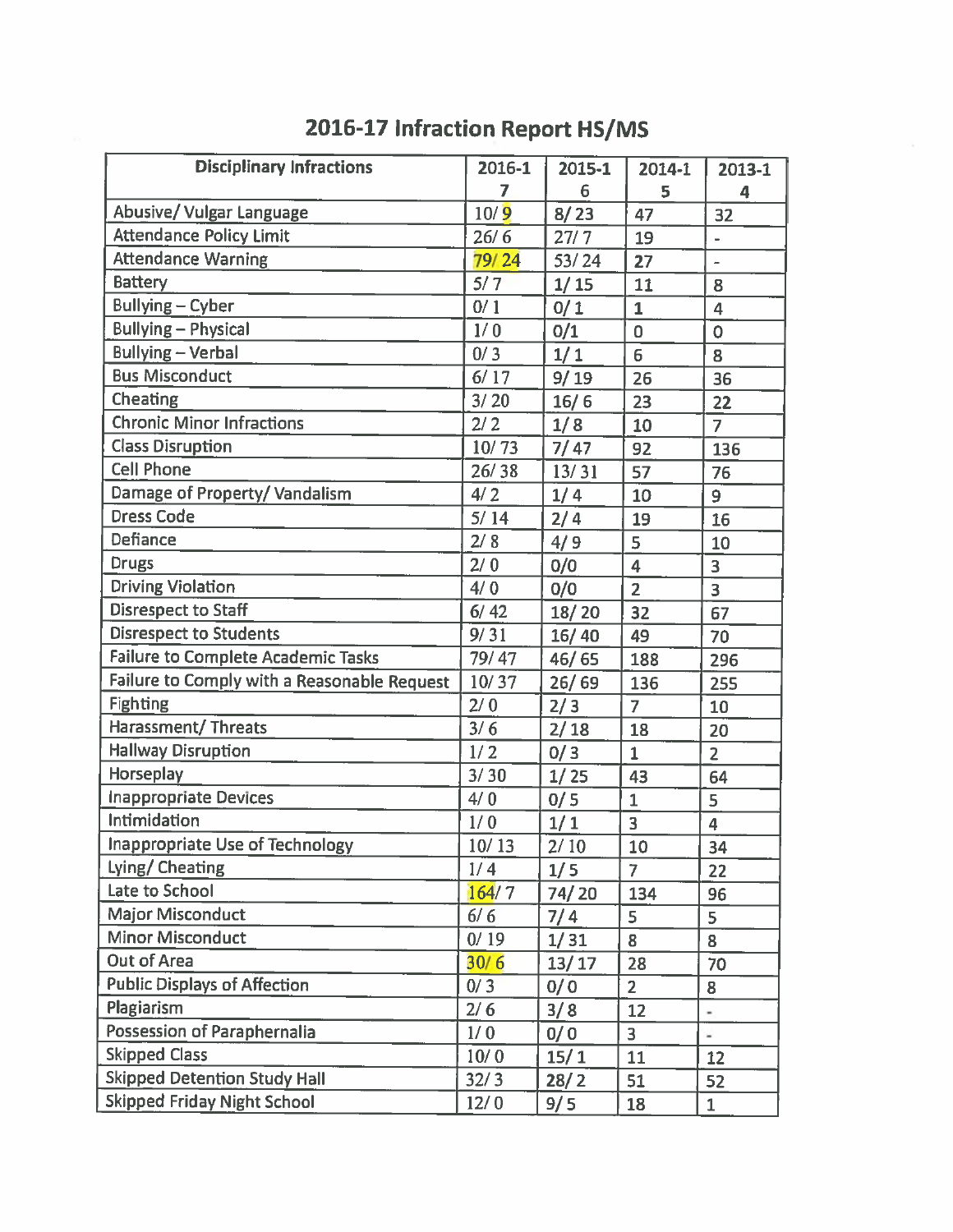| <b>Tardy</b>   | 34/37          | 33/14      | 52 | 104 |
|----------------|----------------|------------|----|-----|
| <b>Theft</b>   | 2 <sup>1</sup> | 2/2<br>، ب |    |     |
| <b>Tobacco</b> | 3/0            | 6/0        | 9  |     |
| Truancy        | 0/0            | 10/2       | ь  |     |
| <b>Weapons</b> | 0/0            | 0/1        | u  |     |

# **Discipline Action Report HS/MS**

| <b>Discipline Action</b>                         | 2016-17 | 2015-16 | 2014-1               | 2013-14        |
|--------------------------------------------------|---------|---------|----------------------|----------------|
|                                                  |         |         | 5                    |                |
| <b>Attendance Contract</b>                       | 70/24   | 53/19   | $\bullet$            | $\overline{a}$ |
| <b>Attendance Warning</b>                        | 79/24   | 23/7    | $\ddot{\phantom{1}}$ |                |
| <b>Behavior Contract</b>                         | 0/4     | 2/2     | $\mathbf{1}$         | $\mathbf{1}$   |
| Confiscation of Device (cell phone)              | 25/0    | 10/9    | 11                   | 40             |
| <b>Combine with Other Referrals</b>              | 4/5     | 1/9     | 4                    | 11             |
| <b>Conference with Administrator</b>             | 40/18   | 53/6    | 38                   | 20             |
| <b>Detention Friday Night</b>                    | 62/48   | 64/68   | 146                  | 167            |
| <b>Detention Study Hall</b>                      | 280/274 | 224/256 | 675                  | 798            |
| <b>Expulsion Attending Alternative</b><br>School | 0/ 0    | 1/0     | $\mathbf{1}$         | $\overline{2}$ |
| <b>Expulsion</b>                                 | 1/0     | 0/0     | 3                    | $\overline{0}$ |
| In School Suspension                             | 37/19   | 25/18   | 33                   | 35             |
| <b>Loss of Bus Privilege</b>                     | 2/1     | 2/0     | $\overline{2}$       | 8              |
| <b>Loss of Class Credit</b>                      | 25/6    | 23/7    | $\overline{7}$       | 10             |
| <b>Loss of Computer Privileges</b>               | 1/3     | 1/3     | 5                    | 6              |
| <b>Lunch Detention</b>                           | $6/16$  | 4/26    | 55                   | 70             |
| Loss of Home Room Privilege                      | 2/1     | 0/0     | 8                    | $\overline{2}$ |
| Loss of Library Privileges                       | 0/0     | 1/0     | $\mathbf{1}$         | $\mathbf 0$    |
| <b>Loss of Specials</b>                          | 2/5     | 2/0     | $\mathbf{1}$         | 6              |
| <b>Out of School Suspension</b>                  | 1/0     | 19/7    | 37                   | 35             |
| Restitution                                      | 5/0     | 0/0     | $\overline{2}$       | S.             |
| <b>Verbal Warnings</b>                           | 25/152  | 18/143  | 238                  | 417            |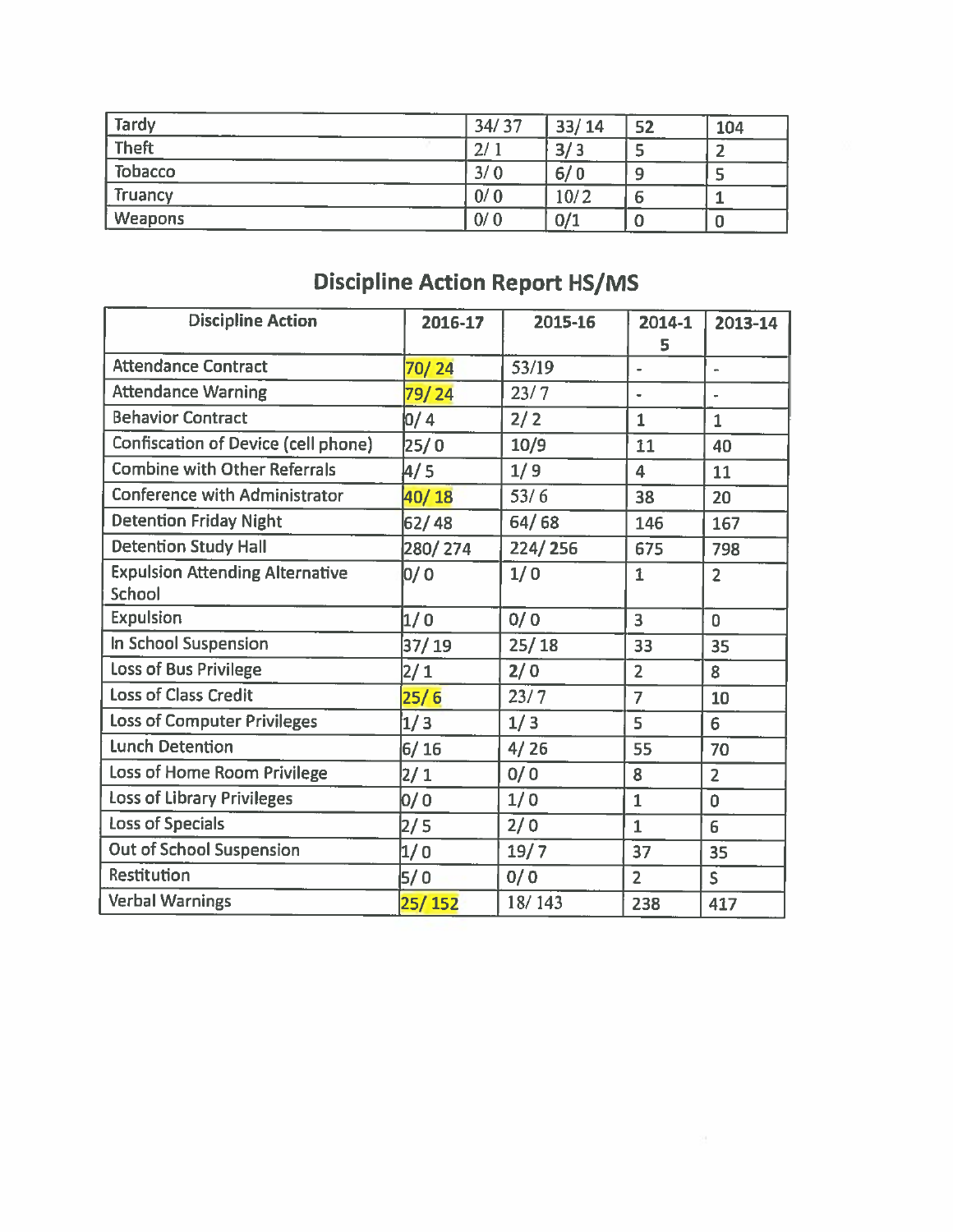# Late To School

# **Incidents by Month**

| <b>August</b>   | 6   |
|-----------------|-----|
| September       | 14  |
| October         | 20  |
| November        | 22  |
| <b>December</b> | 23  |
| January         |     |
| February        | 10  |
| <b>March</b>    | 20  |
| April           | 18  |
| May             | 24  |
| <b>Total</b>    | 164 |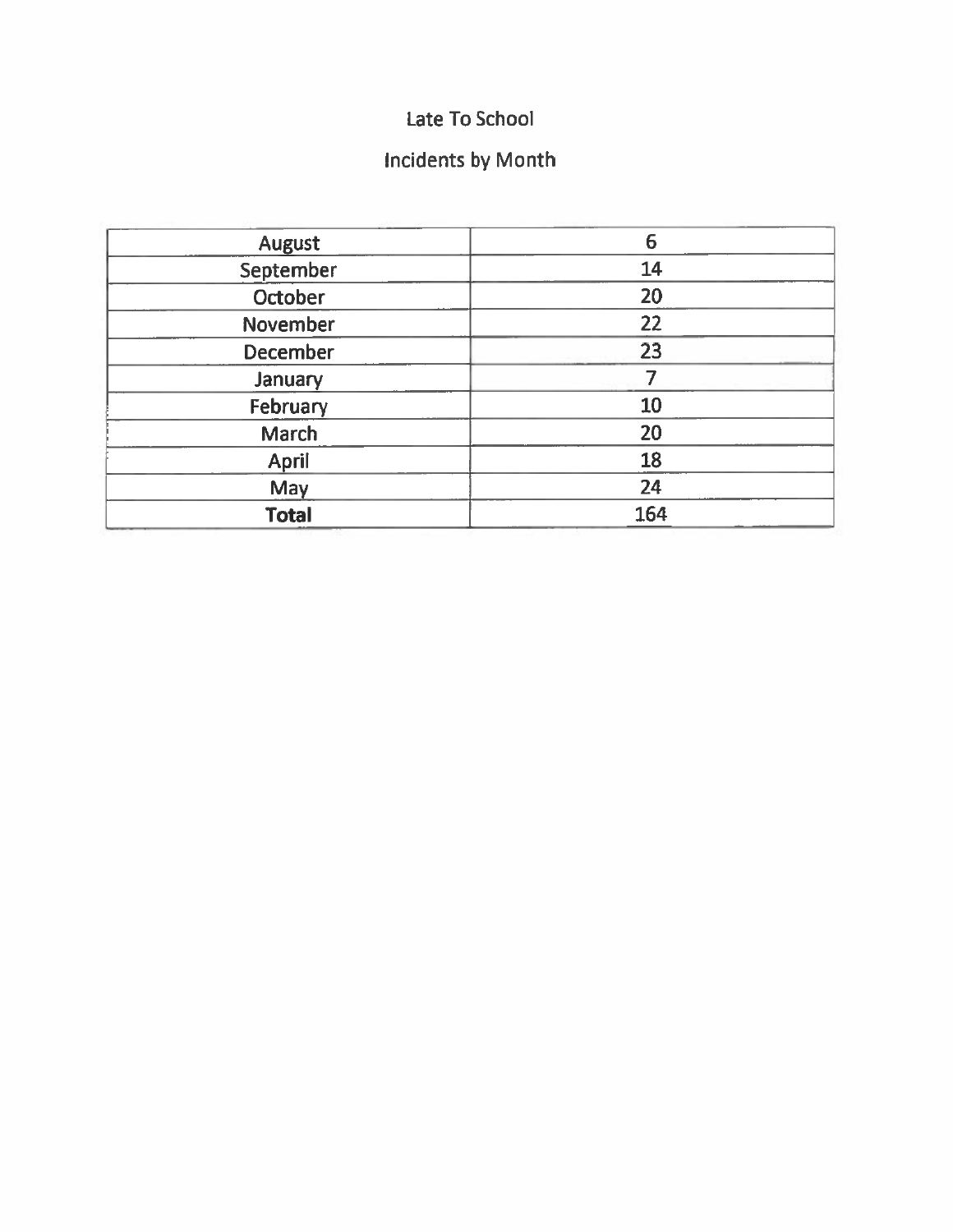In-School Suspension Break Down

 $\frac{2\pi}{4}$ 

**Total Days Used: 85** 

High School: 51

Middle School: 34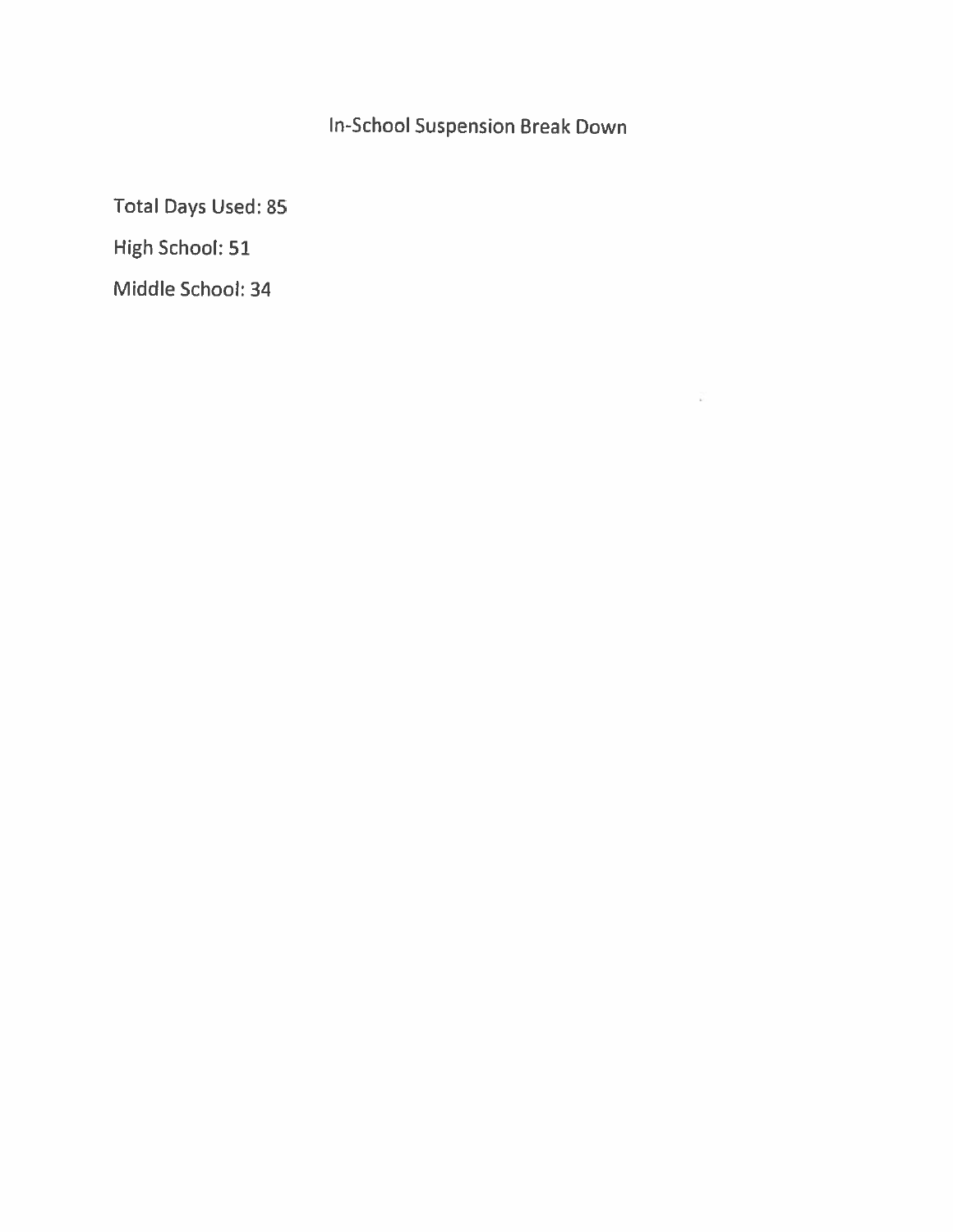# Eastern Hancock Attendance Rates 2016-17 School Year

## Eastern Hancock Elementary School

| 2016-17 | 2015-16 | 2014-15 | 2013-14 | 2012-13 |
|---------|---------|---------|---------|---------|
| 95.47   | 95.67%  | 95.76%  | 96.94%  | 96.07%  |

## Eastern Hancock Middle School

| 2016-17 | 2015-16 | 2014-15 | 2013-14 | 2012-13 |
|---------|---------|---------|---------|---------|
| 94.77%  | 96.15%  | 95.32%  | 96.90%  | 96.55%  |

## Eastern Hancock High School

| 2016-17 | 2015-16 | 2014-15 | 2013-14 | 2012-13 |
|---------|---------|---------|---------|---------|
| 94.28%  | 96.23%  | 93.45%  | 97.76%  | 96.66%  |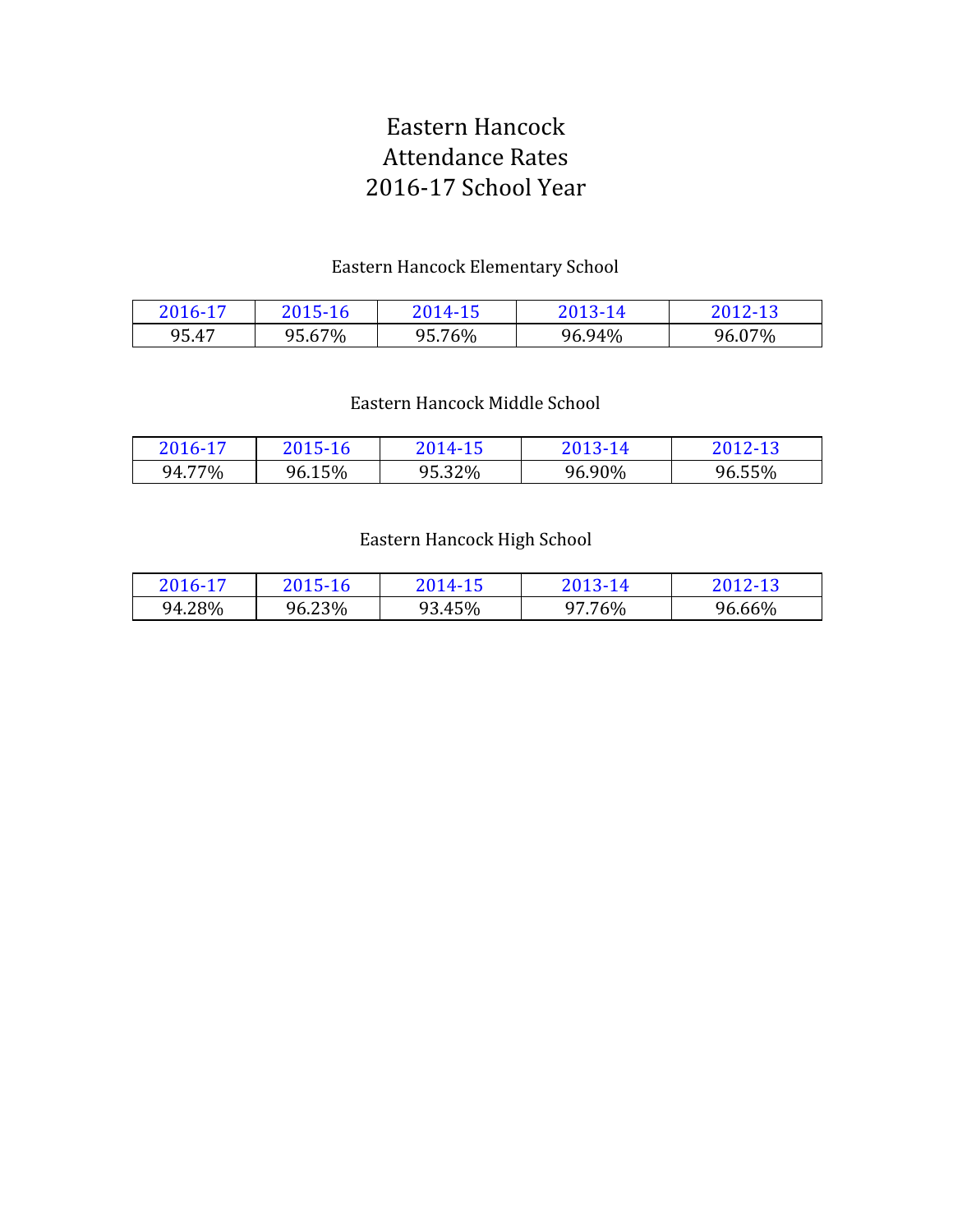From: McClellan, Kristin [mailto:Kristin.McClellan@icemiller.com] Sent: Thursday, June 08, 2017 1:45 PM To: Adam Kinder <akinder@easternhancock.org> Subject: RE: [EXT] Stipends

Adam-

The Bond documents do not contain any restrictions on paying for an architect, CM or paying a stipend to an employee who is acting in such roles (which roles are above and beyond the scope of their normal employment duties). As we discussed, the School needs and the individuals receiving the stipend need to keep detailed logs of the hours works, stipends paid and work completed in order to show that the construction work was above and beyond their normal employment and related to the construction work. If you have any questions, please let me know.

Thank you,

Kristin

**Ice**Miller

**Kristin McClellan** Partner Kristin.McClellan@icemiller.com p 317-236-5943 f 317-592-4733

ice Miller LLP One American Square **Suite 2900** Indianapolis, IN 46282-0200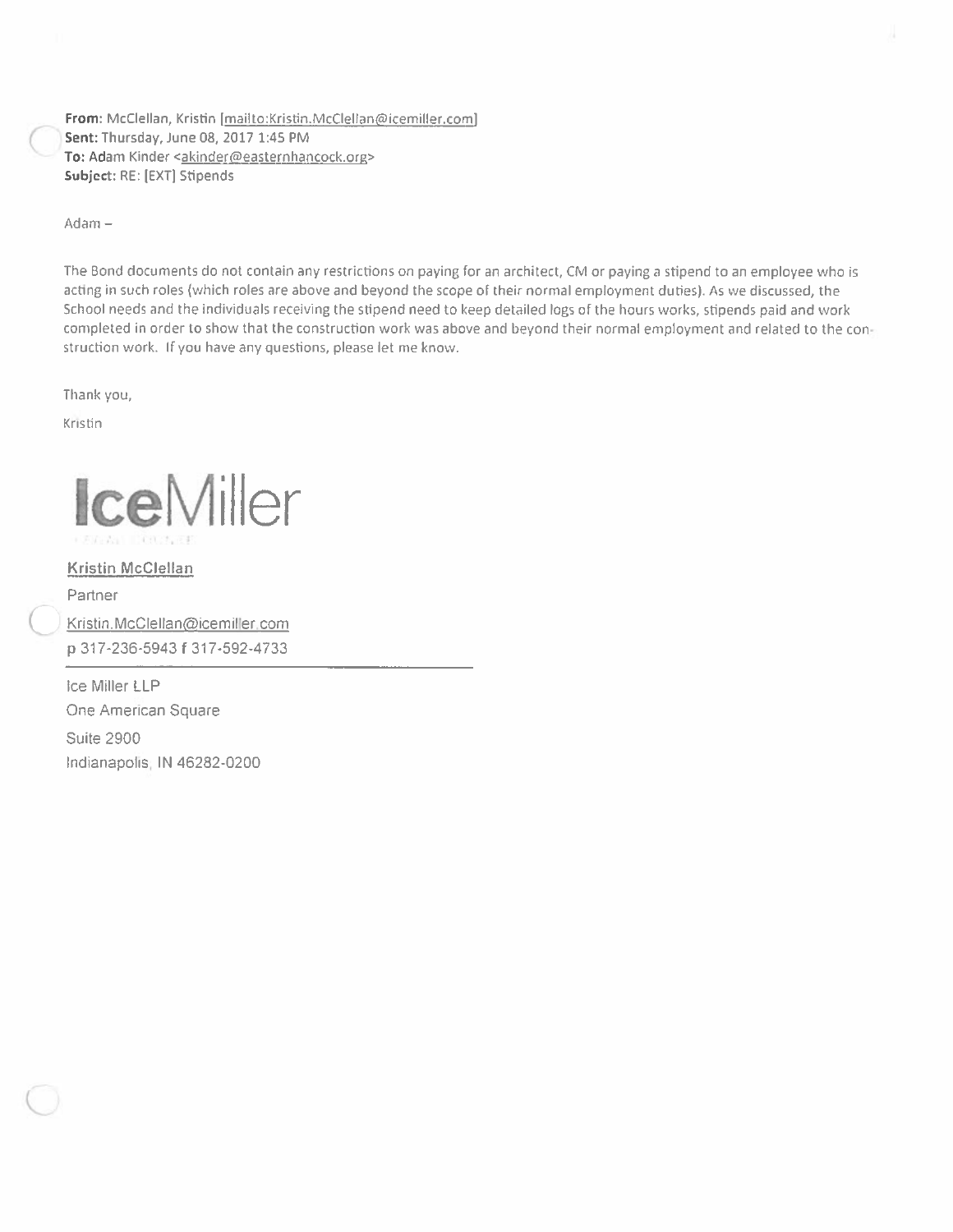From: SBoA Schools. Townships <Schools. Townships@sboa. IN.gov> Date: June 9, 2017 at 9:53:38 AM EDT To: Vicki McGuire <vmcguire@easternhancock.org> **Subject: RE: stipend** 

Dr. McGuire.

I can't provide an opinion on the legality of the transaction because I am not an attorney. If there is doubt, then I would suggest inquiring with the School attorney and getting their written opinion. I can provide the opinion that we should not take exception in an audit to stipends being authorized by the School Board in order for you guys to pay for current employees to oversee the project instead of hiring an outside party. I did ask you to ensure that the Bond documents provided that this is an allowable cost. So for audit purposes, if documentation is provided that it is an allowable cost of the bond proceeds and you had School Board action authorizing the additional compensation, then I don't believe we would have reason to take exception.

Thanks: Ryan

From: Vicki McGuire [mailto:vmcguire@easternhancock.org] Sent: Wednesday, May 31, 2017 1:12 PM To: Preston, Ryan <RPreston@sboa.IN.gov> Cc: Younts, Thomas <tyounts@hse.k12.in.us>; Adam Kinder <akinder@easternhancock.org> Subject: stipend

Hi Ryan,

Thank you for returning my call this morning. I spoke with my Board president and he is asking for something in writing stating we would be legal in giving a stipend to our business manager and facilities manager for managing the various small construction projects we have going. We mentioned to you this morning over the phone, that we asked Skillman for an estimate on handling the projects. Skillman's price was \$480,000. By giving a stipend this school year and the next (2017-2018) of \$12,000 each, we will save a significant amount of money. Your response was that we would be fine if there is nothing in the bond-loan contracts stating we are prohibited to do so and that we have Board approval and public vote and minutes of such. Would you please confirm this for our records?

Thank you again, Ryan:

Dr. Vicki McGuire Superintendent, Eastern Hancock Schools 317-936-5444

Be kind, for everyone we meet is struggling with a personal battle of which we are unaware.